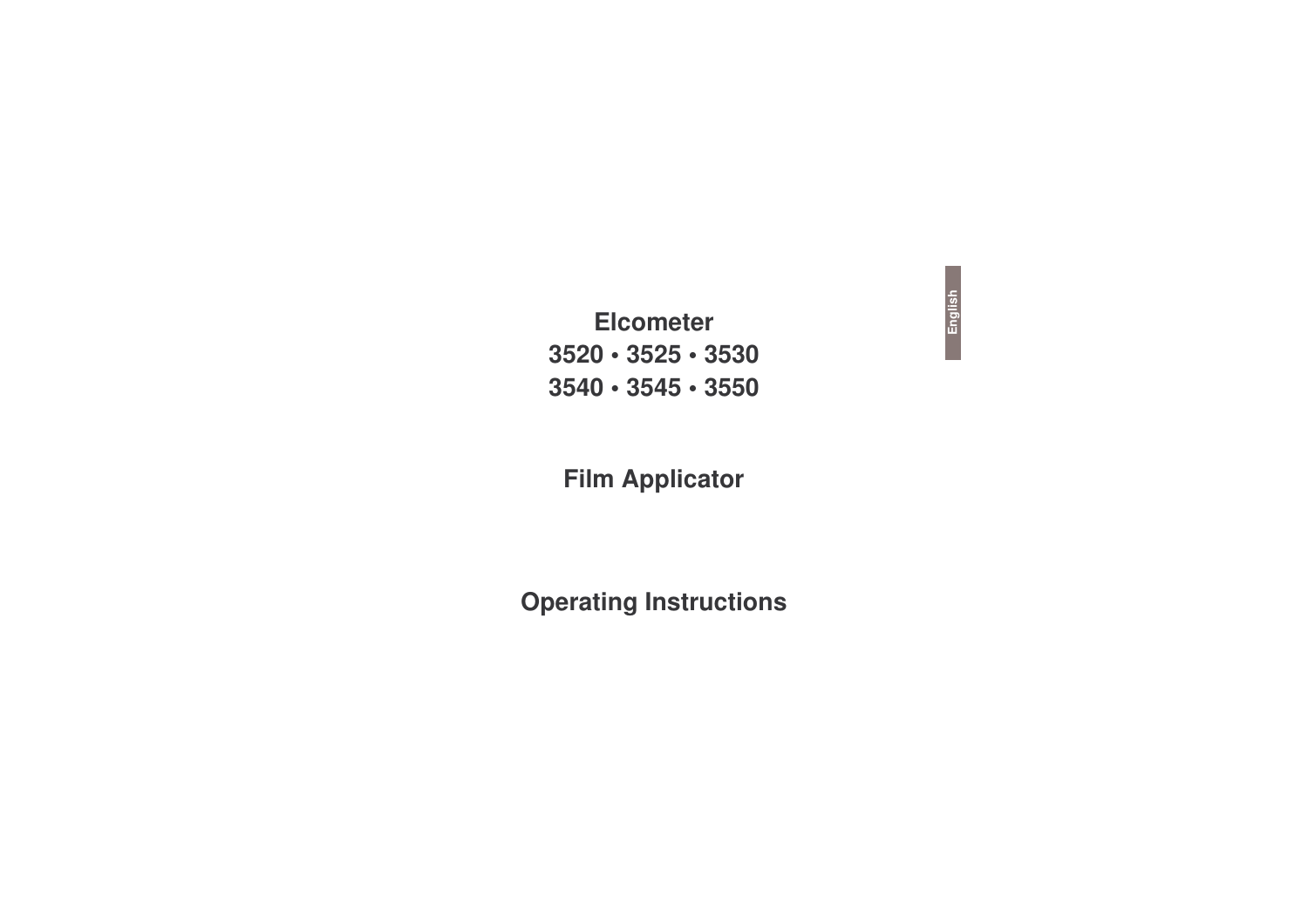is a registered trademark of Elcometer Limited. All other trademarks acknowledged.

© Copyright Elcometer Limited. 2008.

All rights reserved. No part of this Document may be reproduced, transmitted, transcribed, stored (in <sup>a</sup> retrieval system or otherwise) or translated into any language, in any form or by any means (electronic, mechanical, magnetic, optical, manual or otherwise) without the prior written permission of Elcometer Limited.

A copy of this Instruction Manual is available for download on our Website via www.elcometer.com/downloads

> *Doc.No. TMA-0338 Issue 03 Text with Cover No: 19490*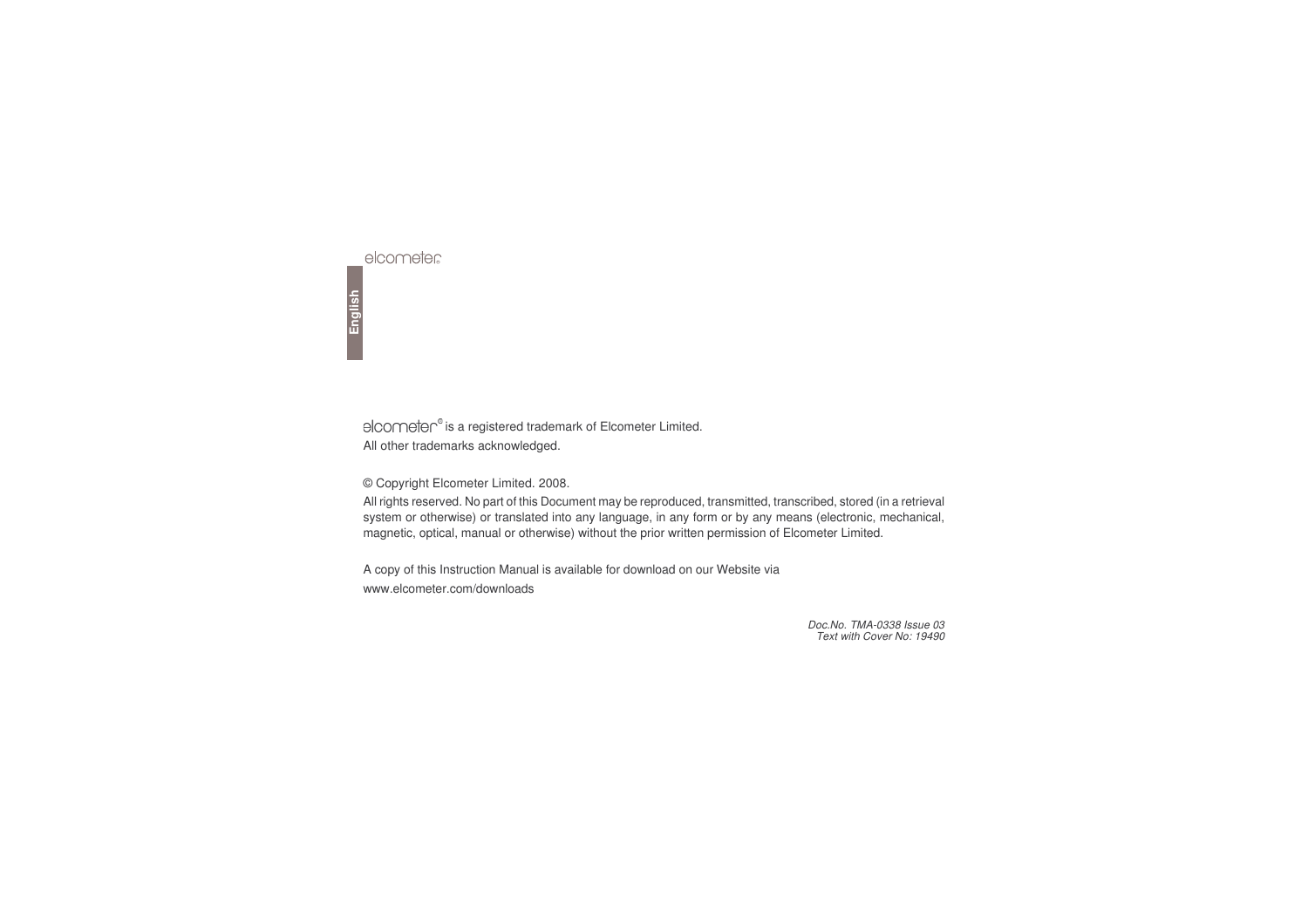### **CONTENTS**

| Section | Page |  |
|---------|------|--|
|         |      |  |
|         |      |  |
|         |      |  |
|         |      |  |
|         |      |  |
|         |      |  |
|         |      |  |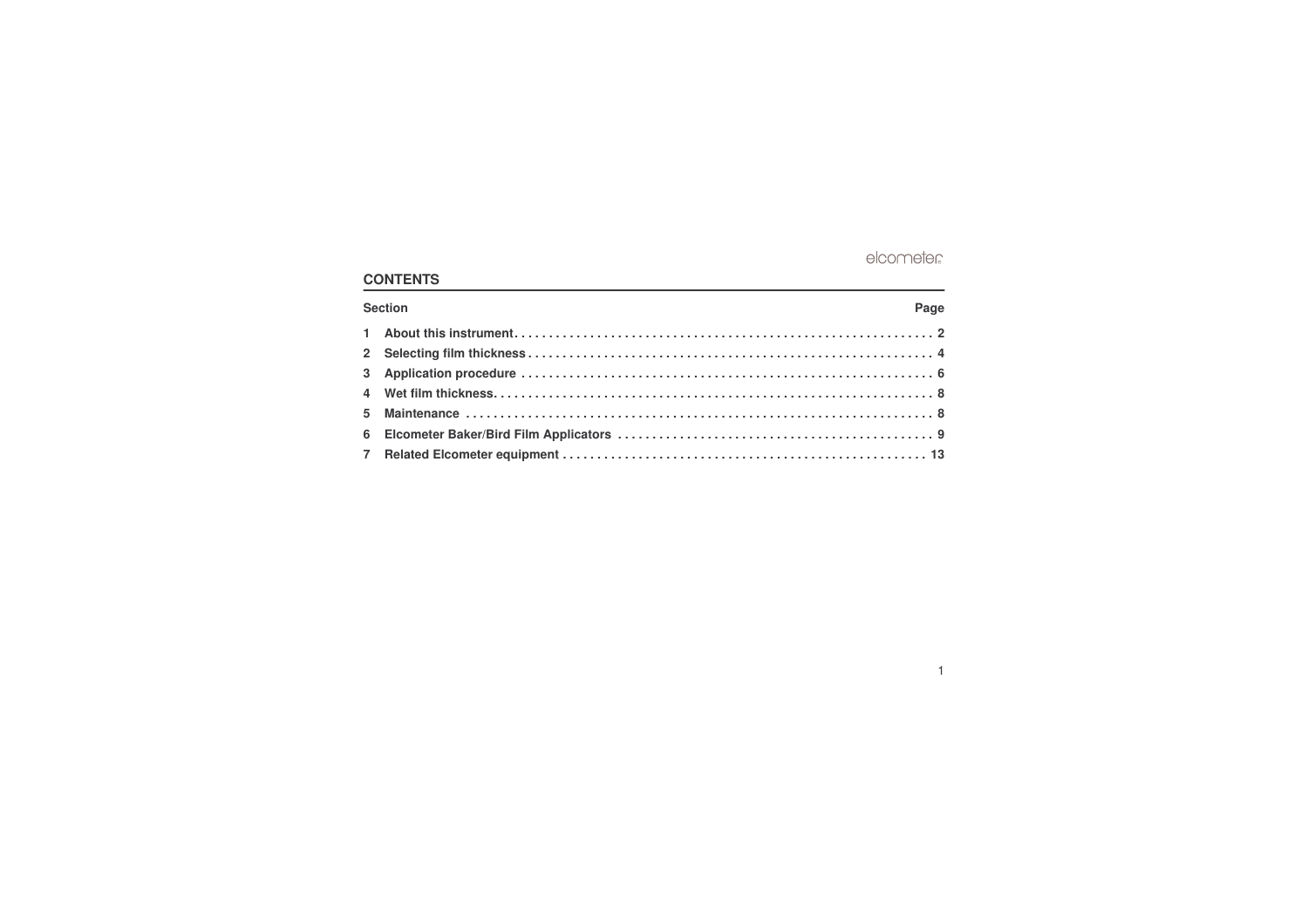Thank you for your purchase of this Elcometer Film Applicator. Welcome to Elcometer.

Elcometer are world leaders in the design, manufacture and supply of inspection equipment for coatings and concrete. Our products cover all aspects of coating inspection, from development through application to post application inspection.

This Elcometer Film Applicator is <sup>a</sup> world beating product. With the purchase of this instrument you now have access to the worldwide service and support network of Elcometer. For more information visit our website at [www.elcometer.com](http://www.elcometer.com)

#### <span id="page-3-0"></span>**1 ABOUT THIS INSTRUMENT**

The Elcometer Film Applicator is <sup>a</sup> simple but effective instrument for applying <sup>a</sup> uniform and reproducible film of product to <sup>a</sup> substrate.

The applicator is placed on the substrate and pushed over <sup>a</sup> sample of the product to produce the film. Your applicator can be pushed by hand or by <sup>a</sup> motorised film applicator.

The applicator is manufactured from hardened stainless steel.

#### **1.1 What the box contains**

- •• Elcometer Film Applicator
- •Storage case
- •Operating instructions

Your Elcometer Film Applicator is packed in <sup>a</sup> cardboard and foam package. Please ensure that all packaging material is disposed of in an environmentally sensitive manner. Consult your local Environmental Authority for further guidance.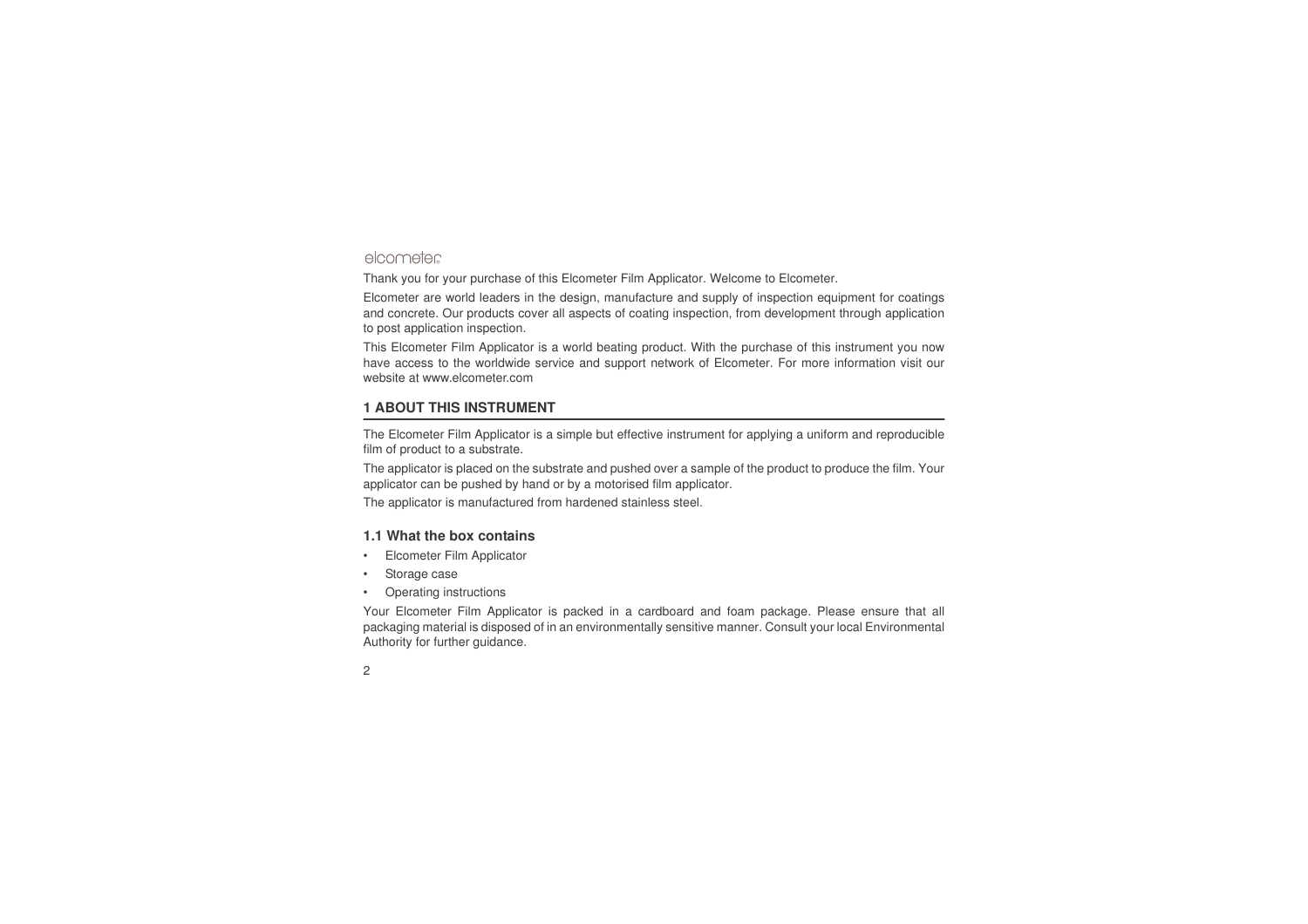#### **1.2 Standards**

Depending upon model, Elcometer film applicators can be used in accordance with the following National and International Standards:

ASTM D 823-E

#### **1.3 These instructions**

These instructions describe the operation of the following models of film applicator:

Elcometer 3520 Baker Applicator Elcometer 3525 Baker Applicator (Adjustable) Elcometer 3530 Baker Applicator (Adjustable) Elcometer 3540 Bird Applicator Elcometer 3550 Bird Applicator Elcometer 3545 Bird Applicator (Adjustable)

**To maximise the benefits of your new Elcometer Film Applicator please take some time to read these Operating Instructions. Do not hesitate to contact Elcometer or your Elcometer supplier if you have any questions.**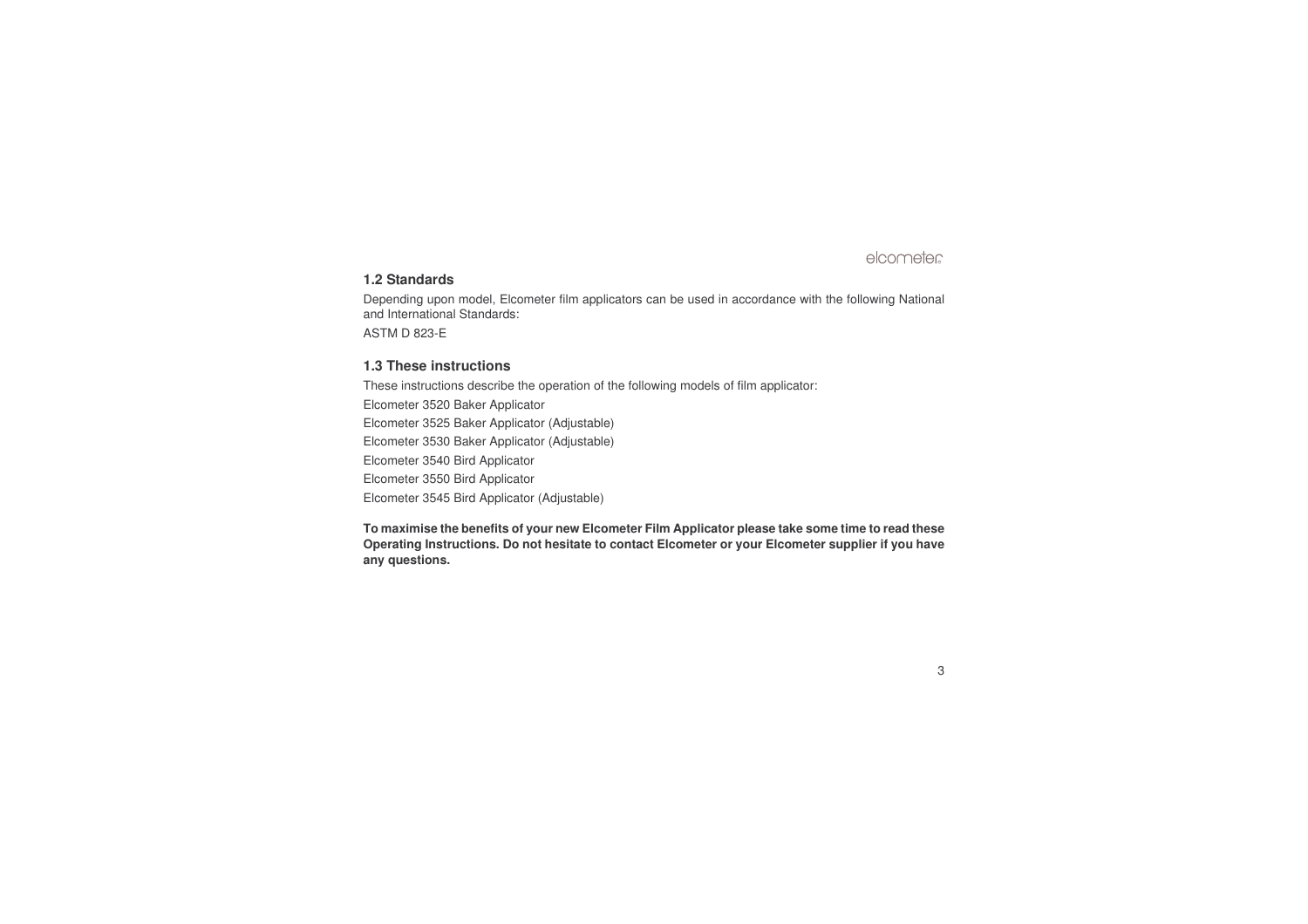Before you apply <sup>a</sup> film, select the correct film thickness:

#### **2.1 NON-ADJUSTABLE MODELS**

The numbers engraved on the end face of the applicator indicate the film thickness. Place the applicator with the required thickness in contact with the substrate; the applicator shown below will give <sup>a</sup> film thickness of approximately<sup>a</sup> 60  $\mu$ m (2 mils).

#### **2.2 ADJUSTABLE MODELS**

1. Loosen one of the hexagonal screws or knurled knobs.





<span id="page-5-0"></span>elcometer **2 SELECTING FILM THICKNESS**

a.The actual wet film thickness will depend on the behaviour of the wet coating.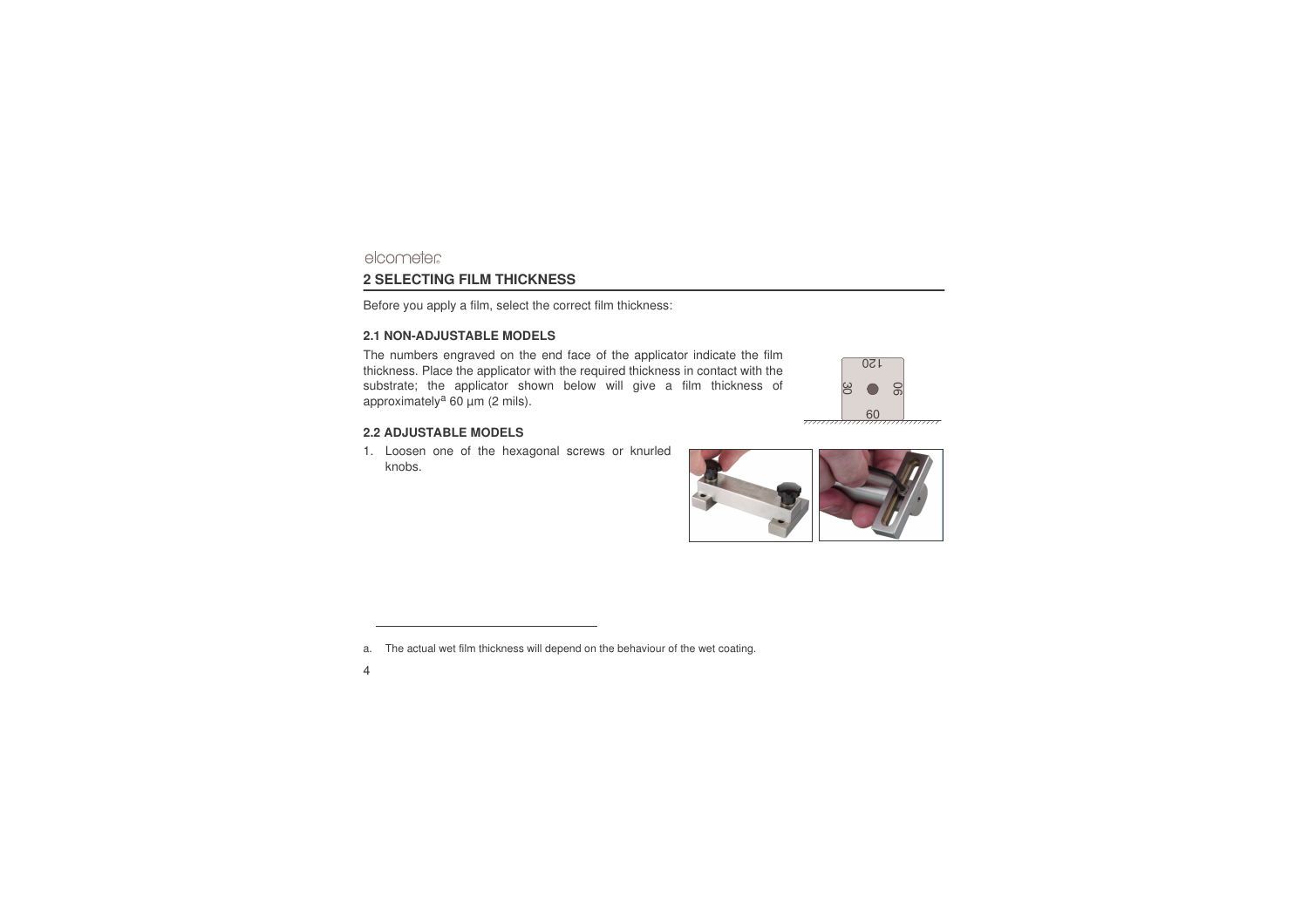2. Slide the foot of the applicator until the mark on the side of the body is aligned with the scale at the thickness required.

3. Tighten the hexagon screw or knurled knob taking care not to disturb the position of the foot of the applicator.

4.Repeat steps 1 to 3 for the opposite side<sup>b</sup>. The applicator is now adjusted and ready for use.



b.Setting different values at each side of the cylinder will result in <sup>a</sup> wedge-shaped film.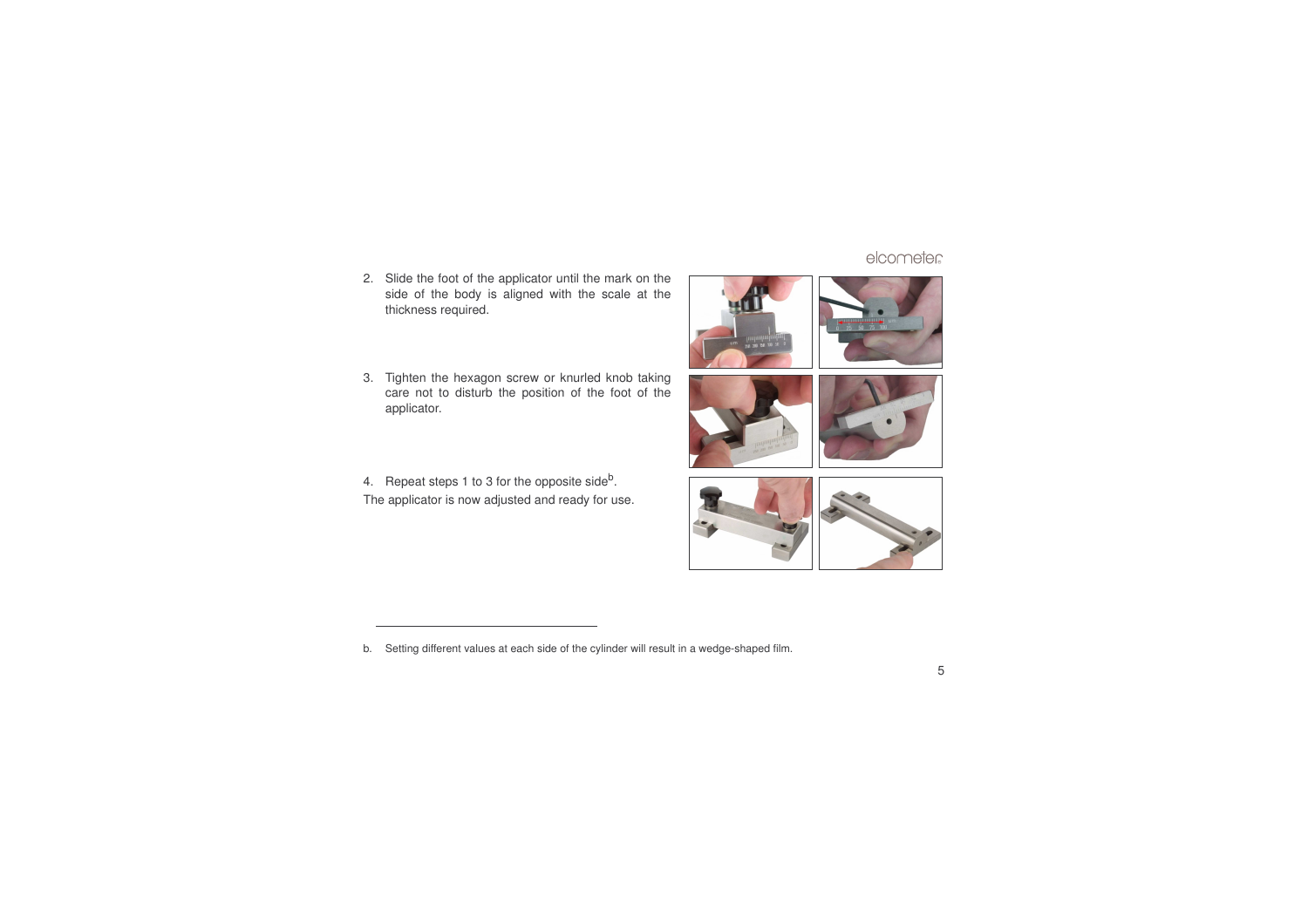# <span id="page-7-0"></span>**3 APPLICATION PROCEDURE**



Take care while you are using your Elcometer Film Applicator. Damage to the working surfaces will affect the film thickness and the instrument may have to be replaced.

- 1.. Before each use check the working surfaces for irregularities and damage.
- 2.Fix a clean substrate on <sup>a</sup> flat and horizontal base (e.g. vacuum table).
- 3. At one end of the substrate, spread sufficient product over a width slightly smaller than the internal width of the applicator.

4. Place the applicator onto the substrate behind the product.



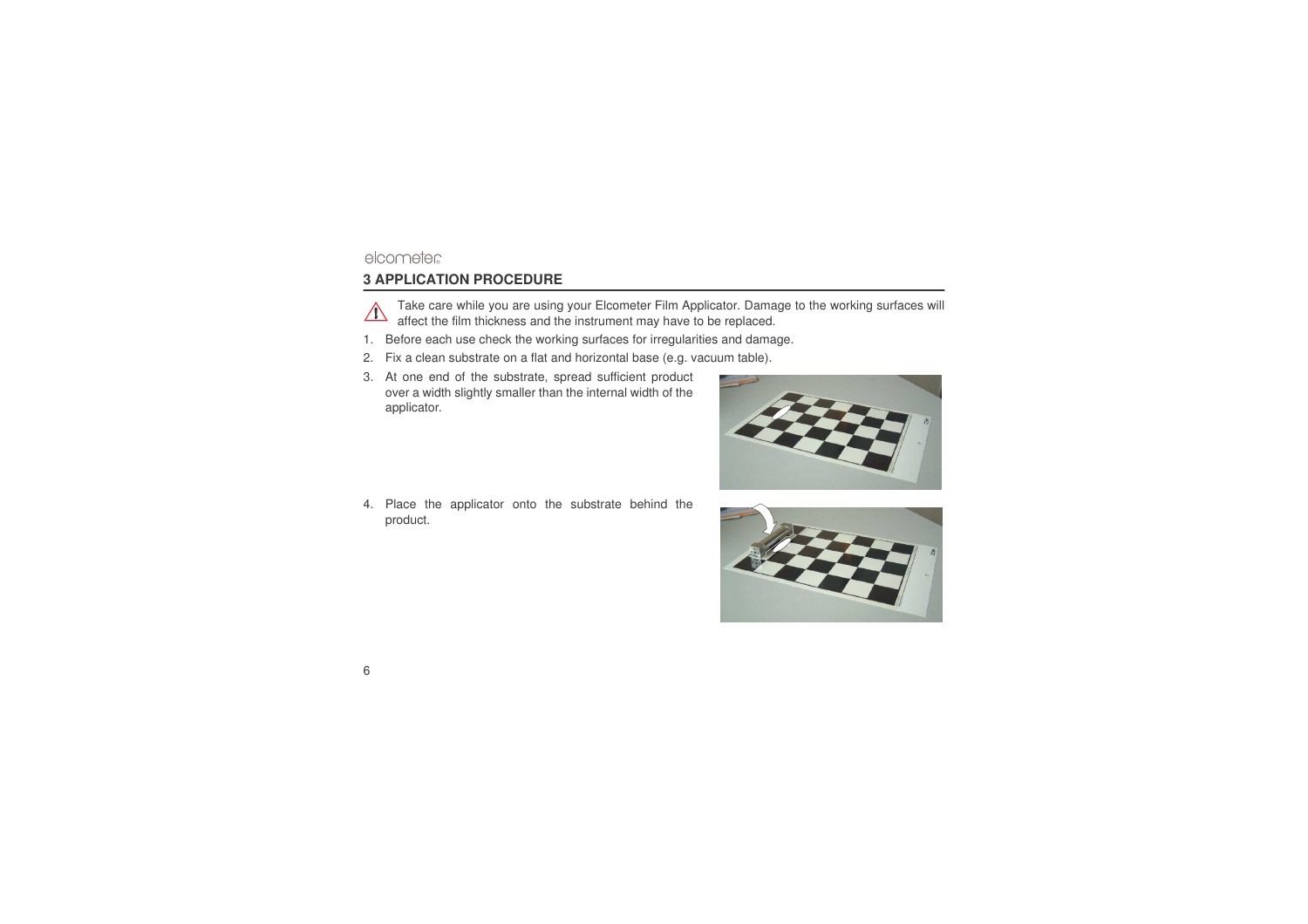5. Spread the film by moving the applicator towards the opposite end of the substrate at <sup>a</sup> constant speed.

6.. Lift the applicator from the substrate taking care to catch any product dripping from the applicator before it lands on the newly prepared film.

After the test, clean your film applicator thoroughly.

Do not use very aggressive solvents or wire brushes, metal scrapers, metal files or other metallic tools for cleaning.

After cleaning, ensure that all materials are removed and that the instrument is dry.

Use the case provided to store the gauge when it is not being used.





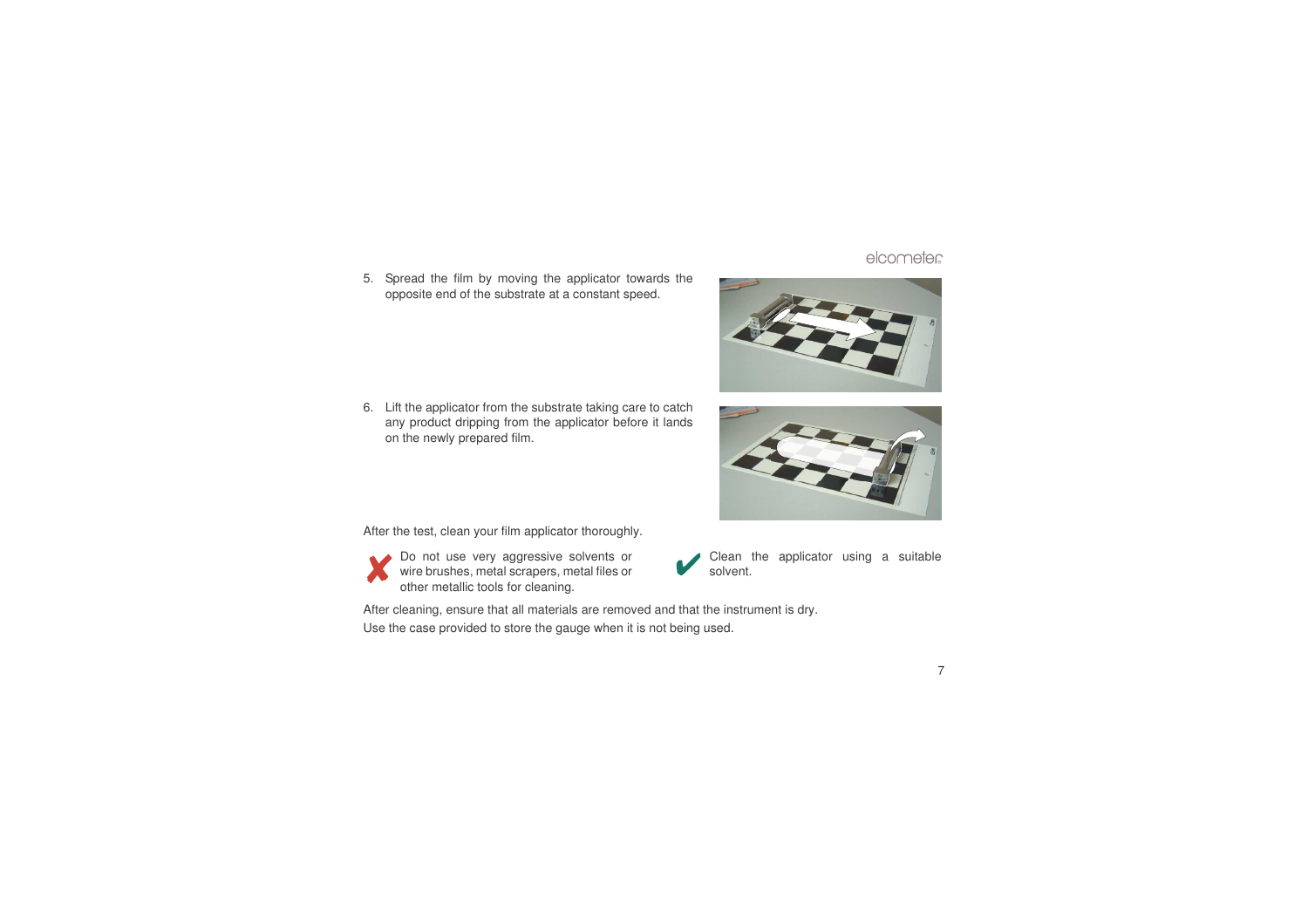## <span id="page-9-0"></span>elcometer **4 WET FILM THICKNESS**

The thickness of the film produced by your applicator depends on many factors including;

- •• the speed of film application,
- •• the thickness setting of the applicator,
- •• surface tension,
- •• and the viscosity of the product.

#### <span id="page-9-1"></span>**5 MAINTENANCE**

The Elcometer Film Applicator is designed to give many years reliable service under normal operating and storage conditions.

Regular calibration checks over the life of the gauge are <sup>a</sup> requirement of quality management procedures e.g. ISO 9000 and other standards. For checks and certification contact Elcometer or your local supplier.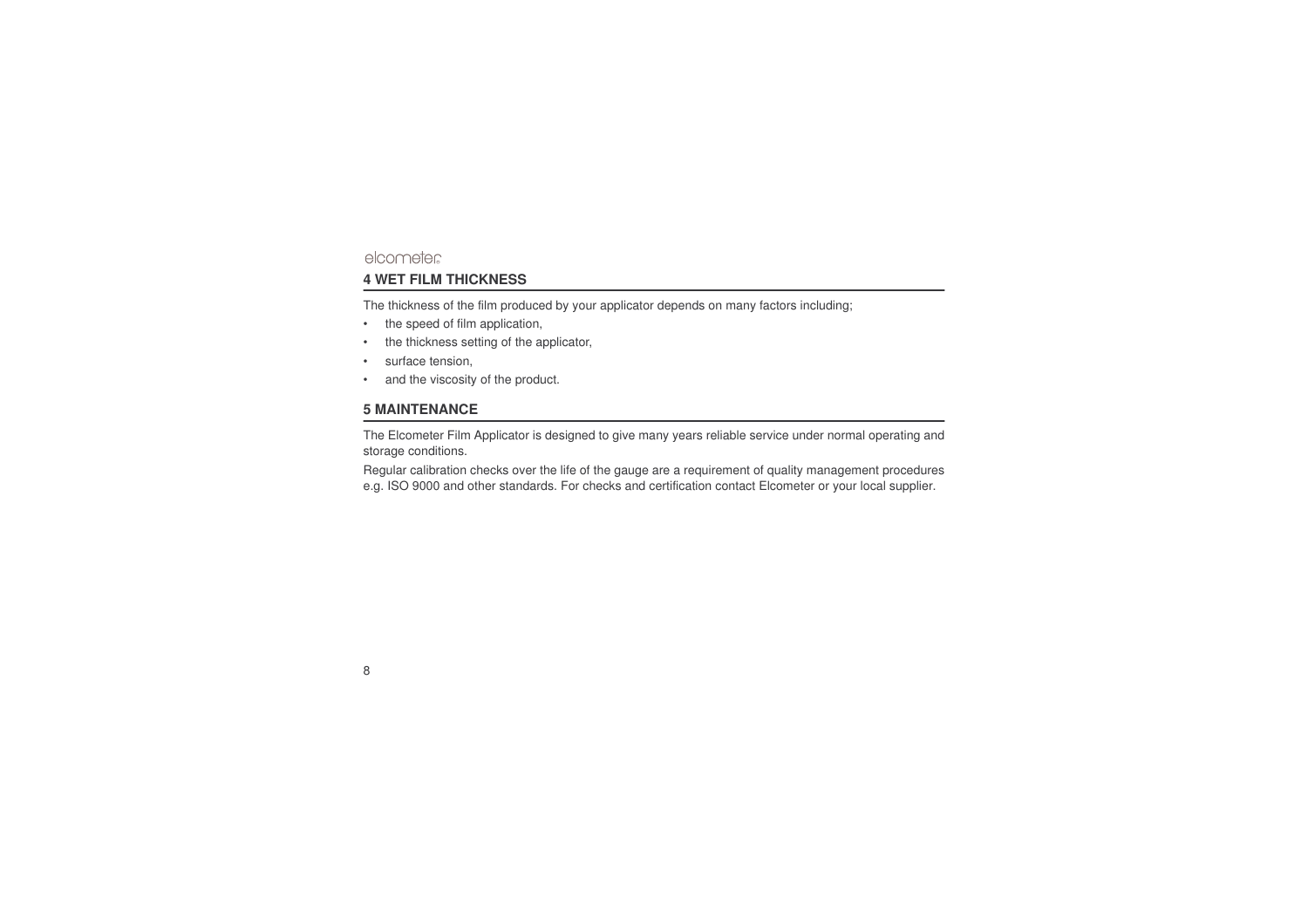#### <span id="page-10-0"></span>**6 ELCOMETER BAKER/BIRD FILM APPLICATORS**

#### **6.1 Elcometer 3520 Baker Film Applicators, Non-adjustable**

| Model   | Gaps           | Film gaps       |            | Film width |                | Part number   |              |
|---------|----------------|-----------------|------------|------------|----------------|---------------|--------------|
|         |                | $(\mu m)$       | (mils)     | (mm)       | (inch)         | <b>Metric</b> | Imperial     |
| 3520/1  | $\overline{4}$ | 30, 60, 90, 120 | 1, 2, 3, 4 | 25         |                | K0003520M001  | K0US3520M001 |
| 3520/2  | $\overline{4}$ | 30, 60, 90, 120 | 1, 2, 3, 4 | 50         | 2              | K0003520M002  | K0US3520M002 |
| 3520/3  | $\overline{4}$ | 30, 60, 90, 120 | 1, 2, 3, 4 | 60         | 2.5            | K0003520M003  | K0US3520M003 |
| 3520/4  | $\overline{4}$ | 30, 60, 90, 120 | 1, 2, 3, 4 | 75         | 3              | K0003520M004  | K0US3520M004 |
| 3520/5  | $\overline{4}$ | 30, 60, 90, 120 | 1, 2, 3, 4 | 100        | $\overline{4}$ | K0003520M005  | K0US3520M005 |
| 3520/6  | $\overline{4}$ | 30, 60, 90, 120 | 1.2.3.4    | 125        | 5              | K0003520M006  | K0US3520M006 |
| 3520/7  | $\overline{4}$ | 30, 60, 90, 120 | 1.2.3.4    | 150        | 6              | K0003520M007  | K0US3520M007 |
| 3520/11 | $\overline{4}$ | 30, 60, 90, 120 | 1, 2, 3, 4 | 175        | 7              | K0003520M011  | K0US3520M011 |
| 3520/8  | $\overline{4}$ | 30, 60, 90, 120 | 1.2.3.4    | 200        | 8              | K0003520M008  | K0US3520M008 |
| 3520/9  | $\overline{4}$ | 30, 60, 90, 120 | 1, 2, 3, 4 | 250        | 10             | K0003520M009  | K0US3520M009 |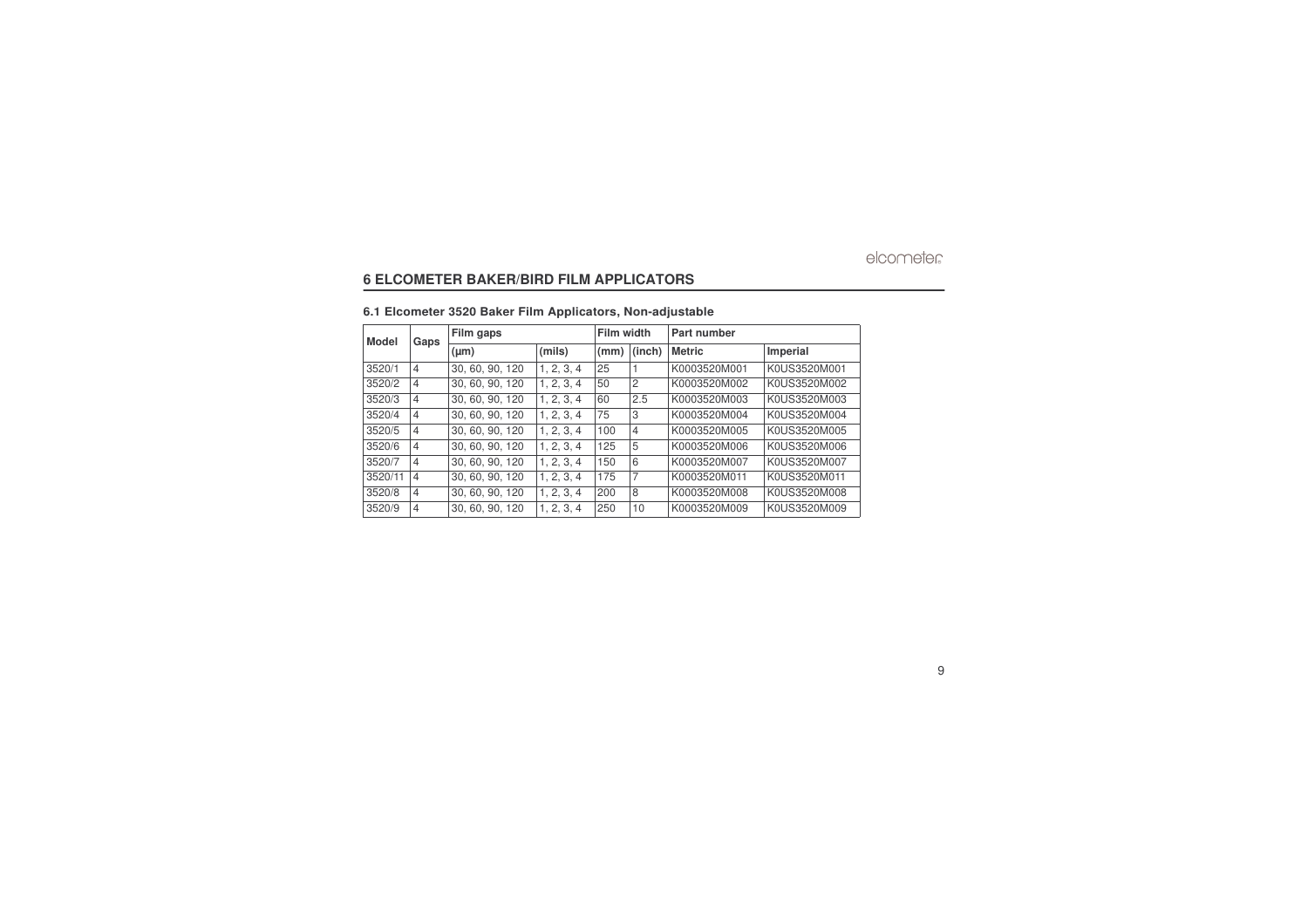#### **6.2 Elcometer 3525/3530 Baker Film Applicators, Adjustable**

| Model  | Gaps | Film gaps    |            | Film width |                | Part number   |              |
|--------|------|--------------|------------|------------|----------------|---------------|--------------|
|        |      | $(\mu m)$    | (mils)     | (mm)       | (inch)         | <b>Metric</b> | Imperial     |
| 3525/1 |      | $0$ to $100$ | $0$ to $4$ | 50         | 2              | K0003525M001  | K0US3525M001 |
| 3525/2 | 1    | 0 to 100     | $0$ to $4$ | 75         | 3              | K0003525M002  | K0US3525M002 |
| 3525/3 |      | $0$ to 100   | $0$ to $4$ | 100        | $\overline{4}$ | K0003525M003  | K0US3525M003 |
| 3525/4 |      | 0 to 100     | $0$ to $4$ | 150        | 6              | K0003525M004  | K0US3525M004 |
| 3525/5 |      | $0$ to 100   | $0$ to $4$ | 200        | 8              | K0003525M005  | K0US3525M005 |
| 3525/6 | 1    | $0$ to $100$ | $0$ to $4$ | 250        | 10             | K0003525M006  | K0US3525M006 |
| 3530/1 | 1    | $0$ to $250$ | 0 to 10    | 50         | $\overline{c}$ | K0003530M001  | K0US3520M001 |
| 3530/2 | 1    | 0 to $250$   | 0 to 10    | 75         | 3              | K0003530M002  | K0US3530M002 |
| 3530/3 |      | 0 to $250$   | $0$ to 10  | 100        | $\overline{4}$ | K0003530M003  | K0US3530M003 |
| 3530/4 |      | 0 to 250     | 0 to 10    | 150        | 6              | K0003530M004  | K0US3530M004 |
| 3530/5 |      | 0 to $250$   | 0 to 10    | 200        | 8              | K0003530M005  | K0US3530M005 |
| 3530/6 |      | 0 to 250     | 0 to 10    | 250        | 10             | K0003530M006  | K0US3530M006 |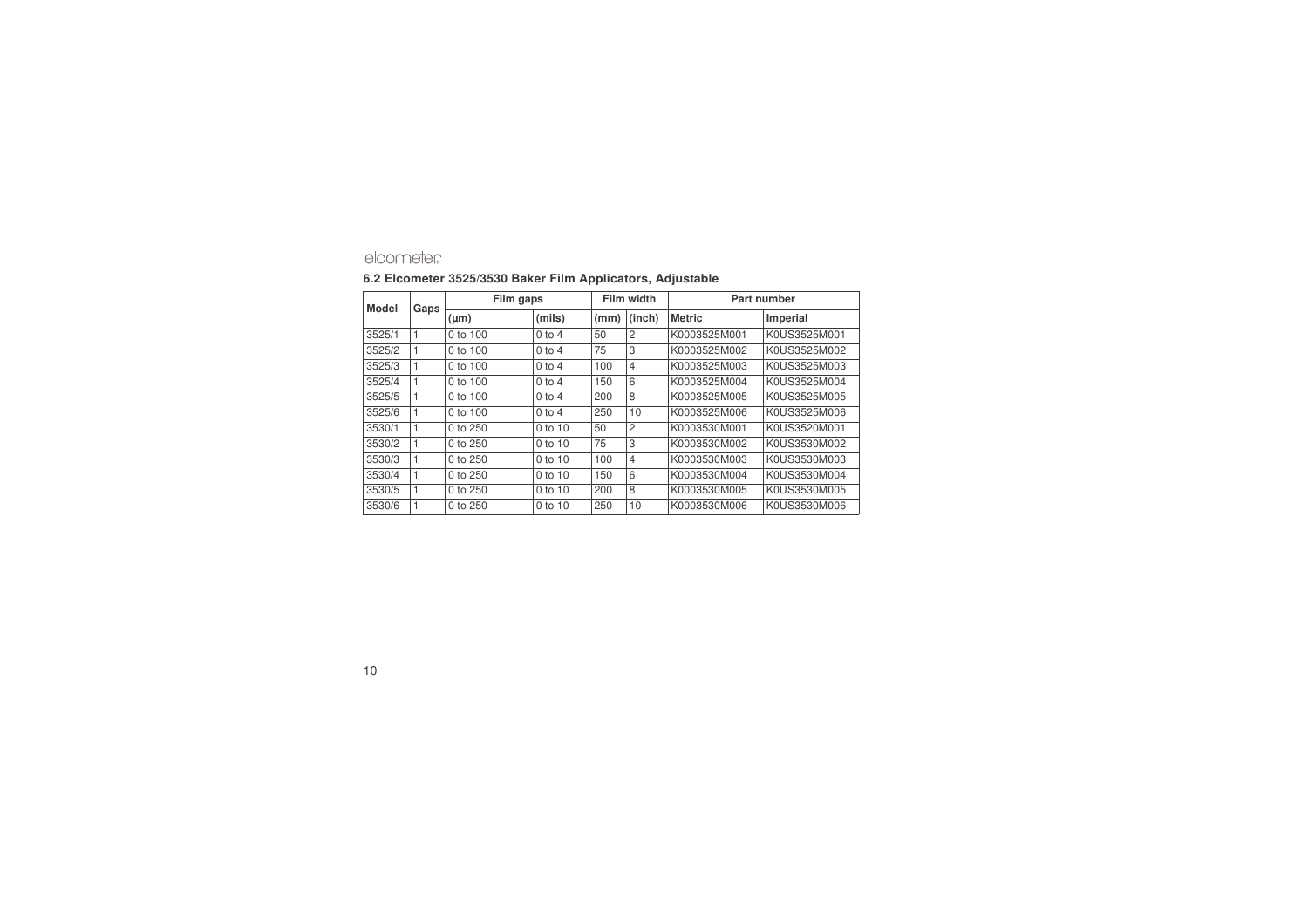| Model  | Gaps           | Film gaps         |            | Film width |                | Part number   |              |
|--------|----------------|-------------------|------------|------------|----------------|---------------|--------------|
|        |                | $(\mu m)$         | (mils)     | (mm)       | (inch)         | <b>Metric</b> | Imperial     |
| 3550/1 |                | 50                | 2          | 50         | $\overline{c}$ | K0003550M001  | K0US3550M001 |
| 3550/2 | 1              | 50                | 2          | 75         | 3              | K0003550M002  | K0US3550M002 |
| 3550/3 |                | 50                | 2          | 150        | 6              | K0003550M003  | K0US3550M003 |
| 3550/1 | 1              | 75                | 3          | 50         | $\overline{c}$ | K0003550M201  | K0US3550M201 |
| 3550/2 |                | 75                | 3          | 75         | 3              | K0003550M202  | K0US3550M202 |
| 3550/3 | $\mathbf{1}$   | 75                | 3          | 150        | 6              | K0003550M203  | K0US3550M203 |
| 3540/1 | $\overline{4}$ | 50, 100, 150, 200 | 2, 4, 6, 8 | 50         | $\overline{2}$ | K0003540M001  | K0US3540M001 |
| 3540/2 | $\overline{4}$ | 50.100.150.200    | 2, 4, 6, 8 | 75         | 3              | K0003540M002  | K0US3540M002 |
| 3540/3 | $\overline{4}$ | 50.100.150.200    | 2, 4, 6, 8 | 100        | $\overline{4}$ | K0003540M003  | K0US3540M003 |
| 3540/4 | $\overline{4}$ | 50.100.150.200    | 2, 4, 6, 8 | 150        | 6              | K0003540M004  | K0US3540M004 |
| 3540/5 | $\overline{4}$ | 50, 100, 150, 200 | 2, 4, 6, 8 | 200        | 8              | K0003540M005  | K0US3540M005 |
| 3540/6 | 4              | 50.100.150.200    | 2, 4, 6, 8 | 250        | 10             | K0003540M006  | K0US3540M006 |

#### **6.3 Elcometer 3540/3550 Bird Film Applicators, Non-adjustable**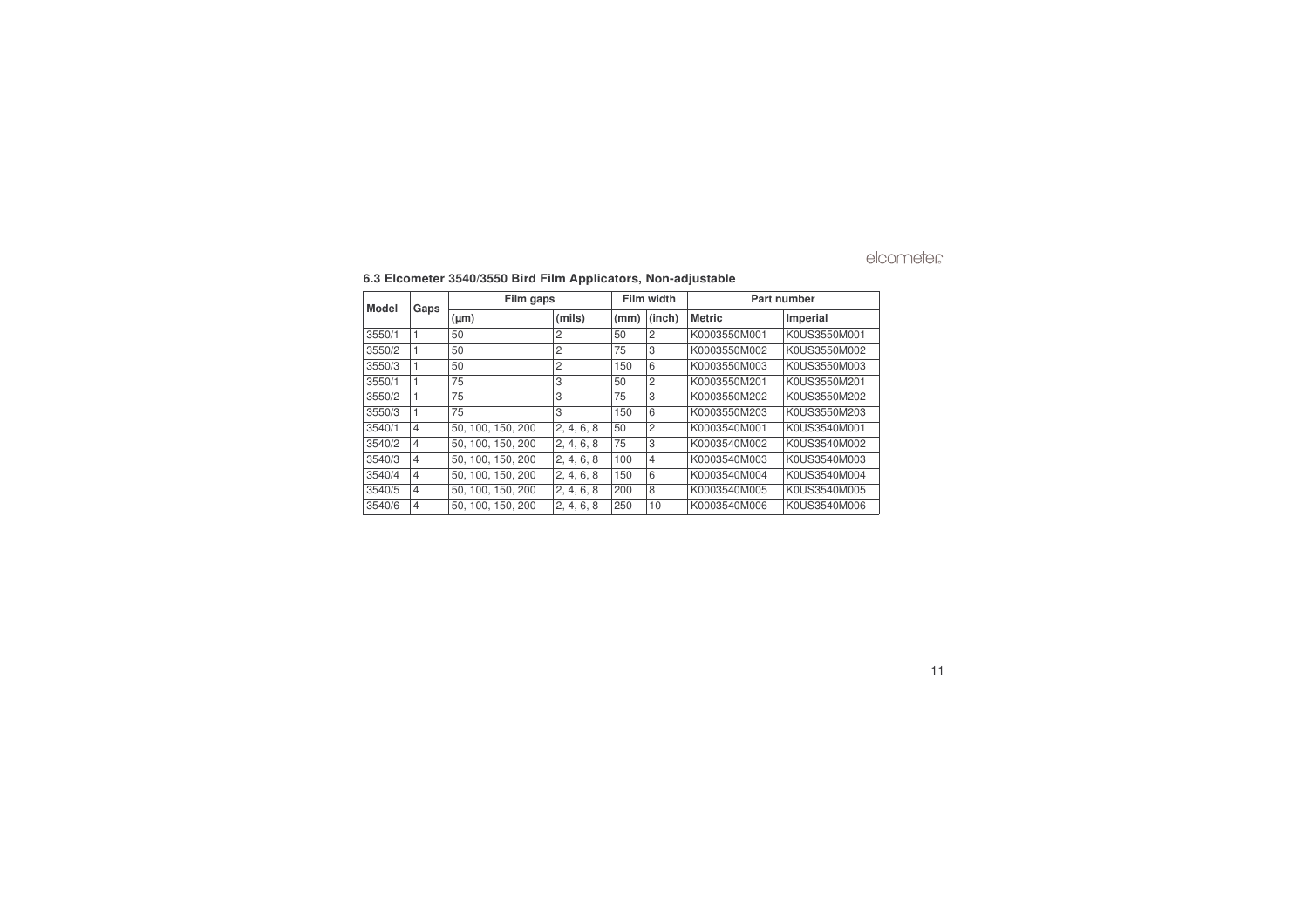#### **6.4 Elcometer 3545 Bird Film Applicators, Adjustable**

| <b>Model</b> | Gaps | Film gaps    |           | Film width |                | Part number   |              |
|--------------|------|--------------|-----------|------------|----------------|---------------|--------------|
|              |      | $(\mu m)$    | (mils)    | (mm)       | (inch)         | <b>Metric</b> | Imperial     |
| 3545/1       |      | $0$ to $250$ | $0$ to 10 | 50         | $\overline{c}$ | K0003545M201  | K0US3545M201 |
| 3545/2       |      | 0 to 250     | $0$ to 10 | 75         | 3              | K0003545M002  | K0US3545M002 |
| 3545/3       |      | $0$ to $250$ | $0$ to 10 | 100        | $\overline{4}$ | K0003545M203  | K0US3545M203 |
| 3545/4       |      | $0$ to $250$ | $0$ to 10 | 125        | 5              | K0003545M004  | K0US3545M004 |
| 3545/5       |      | 0 to 250     | 0 to 10   | 150        | 6              | K0003545M005  | K0US3545M005 |
| 3545/6       |      | 0 to 250     | 0 to 10   | 175        | 7              | K0003545M006  | K0US3545M006 |
| 3545/7       |      | 0 to 250     | 0 to 10   | 200        | 8              | K0003545M007  | K0US3545M007 |
| 3545/8       |      | 0 to 250     | 0 to 10   | 250        | 10             | K0003545M008  | K0US3545M008 |